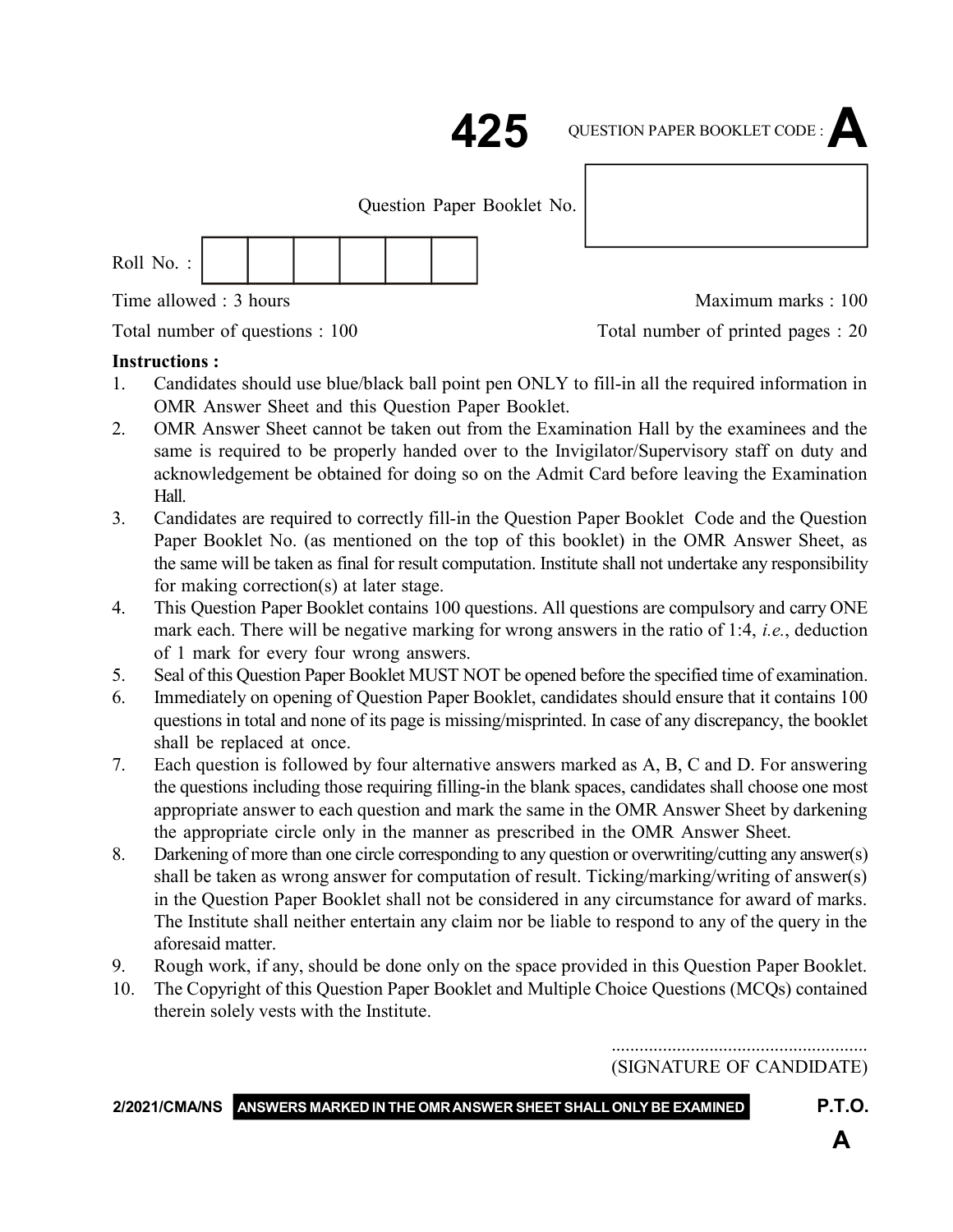# **425** : 2 :

### **PART—I**

- 1. When complete sequence of accounting procedure is done, which happens frequently, and repeated in same directions during an accounting period, it is called an ............ .
	- (A) Accounting Cycle
	- (B) Accounting Period
	- (C) Accounting Process
	- (D) Accounting Tools
- 2. While preparing a trial balance, in which method are totals of both the sides of the accounts written in the separate columns ?
	- (A) Total Method
	- (B) Balance Method
	- (C) Compound Method
	- (D) Pure Method
- 3. If the owner's equity is  $\bar{\xi}$  5,00,000 and outsiders' equity is  $\bar{\tau}$  3,00,000, calculate total equity.
	- $(A) \quad \xi \quad 5,00,000$
	- $(B)$  ₹ 2,00,000
	- $(C)$  ₹ 8,00,000
	- (D) ₹ 3,00,000

4. **Statement I :** It may be prepared on a loose sheet of paper.

> **Statement II :** The ledger accounts are balanced at first. They will have either "debitbalance" or "credit balance" or "nil-balance". **Statement III :** The accounts containing debit-balance are written on the debit column, and those with credit-balance are written on the credit column.

> All the above three statements are relevant for :

- (A) Ledger
- (B) Cash Book
- (C) Trial Balance
- (D) Financial Statement
- 5. Purchase goods of the list price of  $\bar{\tau}$  25,000 from Mohan less 20% trade discount and 2% cash discount. The amount of cash discount is .................... .
	- $(A)$  ₹ 160
	- (B) ₹ 240
	- (C) ₹ 400
	- (D) ₹ 500
- 6. If the Company's Issued Capital is more than the Authorized Capital, and approval of increase in Authorized Capital is pending, the amount of Share Application Money received over and above the Authorized Capital should be shown under the head :
	- (A) Other Current Liabilities
	- (B) Other Long-Term Liabilities
	- (C) Reserve and Surplus
	- (D) Short-Term Provision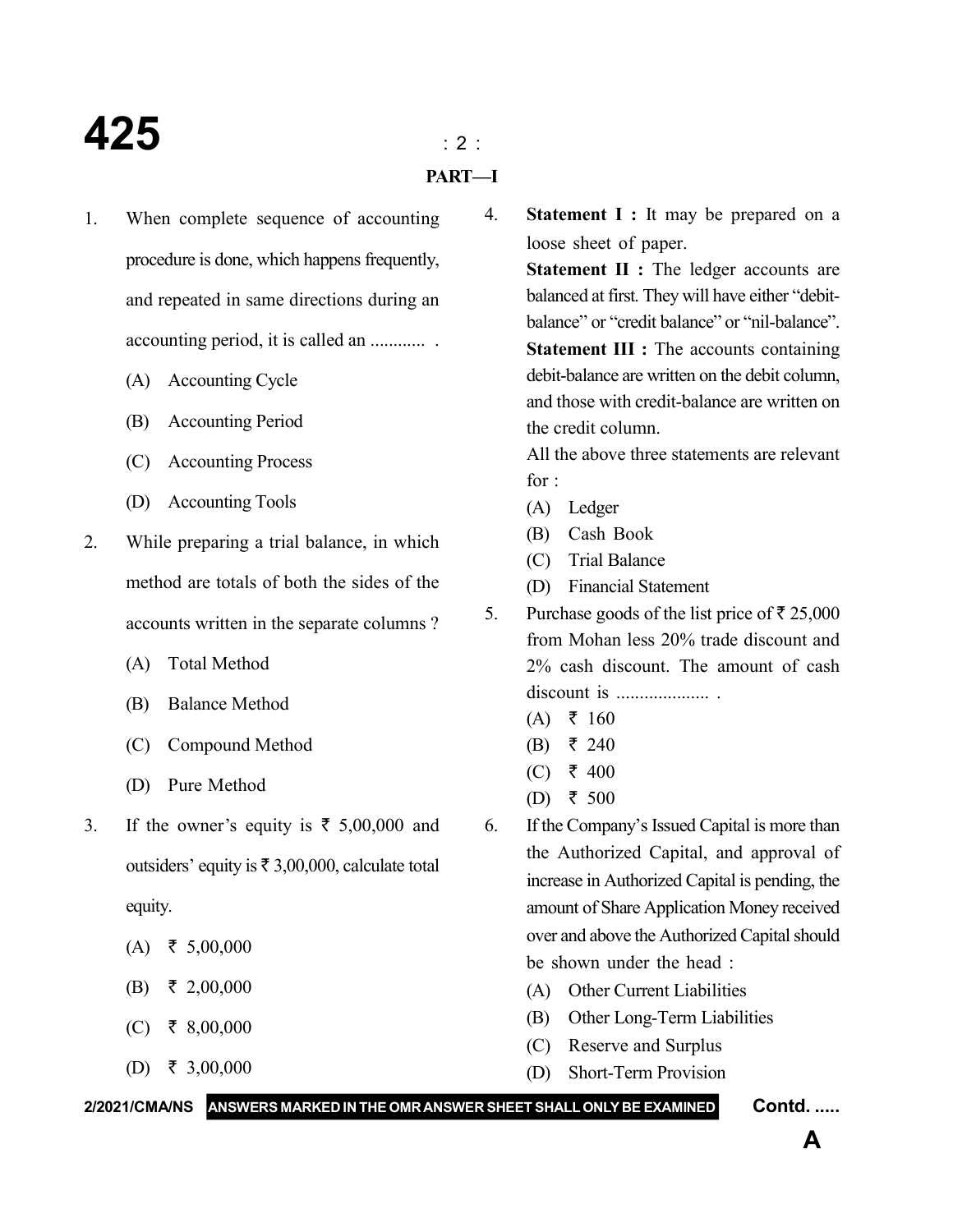- 7. The term "Continuing Default" is used with respect to :
	- (A) Short-term borrowing
	- (B) Medium-term borrowing
	- (C) Long-term borrowing
	- (D) None of the above
- 8. According to the rules for the purposes of Sub-section (1) of Section 129, the class of companies as may be notified by the Central Government from time to time, shall mandatorily file their financial statements in :
	- (A) Extensible Business Reporting Language (XBRL) format
	- (B) Extensible Business Reporting (XBR) format
	- (C) Extensible Business Presentation Language (XBPL) format
	- (D) Extensible Business Presentation (XBP) format
- 9. Section 68(4); Every buy-back shall be completed within a period of .............. from the date of passing of the special resolution, or as the case may be, the resolution passed by the Board.
	- (A) 6 months
	- (B) One year
	- (C) Two years
	- (D) 5 years

10. According to section 68(1) of the Companies Act 2013, a company cannot purchase its own shares or other specified securities (referred to as buy-back) out of :

- (A) Free reserves
- (B) Securities premium account
- (C) The proceeds of the issue of any shares or other specified securities
- (D) The proceeds of an earlier issue of the same kind of shares or same kind of other specified securities
- 11. XYZ Ltd. issued 60,000, 12% debentures of  $\bar{\tau}$  100 each. 70% of the issue was underwritten by ABC Ltd. Applications for 56,000 debentures were received by the XYZ Ltd. The liability of ABC Ltd. is :
	- (A) 2,800 debentures
	- (B) 3,800 debentures
	- (C) 4,000 debentures
	- (D) 4,200 debentures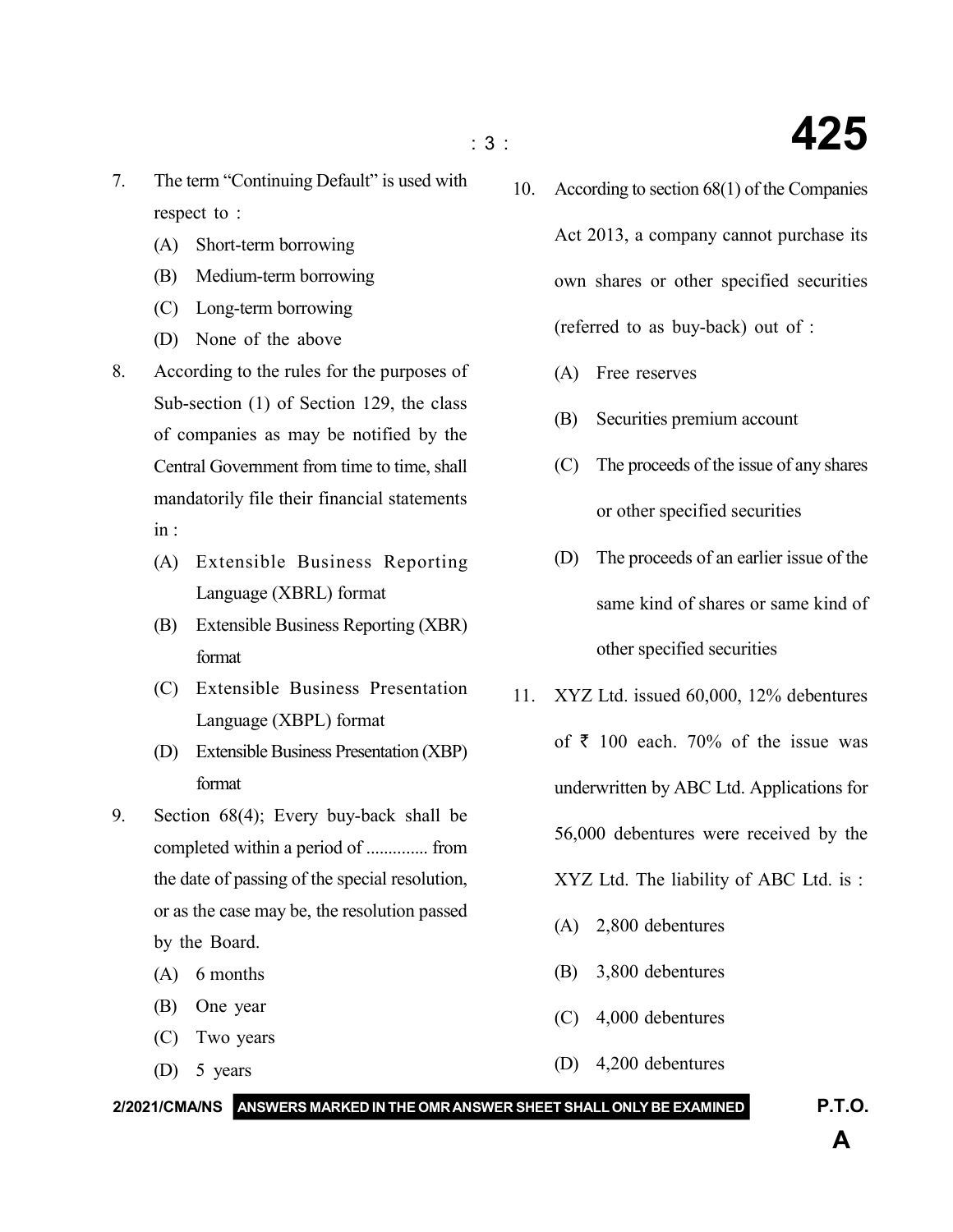# **425**  $\frac{425}{4}$

- 12. P Ltd. issued 12% 10,000 debentures of  $\bar{\tau}$  100 each at a discount of 10% on 1st April 2016. The company pays interest half yearly on 30th June and 31st December every year. On 31st March 2020 the amount shown as 'Interest accrued but not due' in the balance sheet will be :
	- $(A)$  ₹ 30,000
	- $(B)$  ₹ 60,000
	- $(C)$  ₹ 1,20,000
	- (D) ₹ 1,50,000
- 13. Debenture can be issued :
	- (*i*) For Cash
	- (*ii*) For Consideration other than Cash
	- (*iii*) As Collateral Security
	- (A) (*i*)
	- (B) (*i*), (*ii*)
	- (C) (*i*), (*iii*)
	- (D) (*i*), (*ii*) and (*iii*)
- 14. Financial statements include :
	- (A) Income Statement, Balance Sheet, Statement of Stockholders Equity, Statement of Cash Flow
	- (B) Income Statement, Balance Sheet, Statement of Fund Flow, Statement of Cash Flow
	- (C) Income Statement, Balance Sheet, Statement of Cash Flow, Statement of Trend Analysis
	- (D) Income Statement, Balance Sheet, Statement of Stockholders Equity, Statement of Trend Analysis
- 15. Corporate Social Responsibility Committee of the Board consisting of ................ .
	- (A) Five or more directors, out of which at least one director shall be an independent director
	- (B) Three or more directors, out of which at least one director shall be an independent director
	- (C) Five or more directors, out of which at least two directors shall be an independent director
	- (D) Three or more directors, out of which at least two directors shall be an independent director
- 16. A .................. is a business segment or a geographical segment identified on the basis of foregoing definitions for which segment information is required to be disclosed by this Standard ?
	- (A) Business segment
	- (B) Geographical segment
	- (C) Reportable segment
	- (D) Area segment
- 17. The amount set aside out of profits is called ................ .
	- (A) Provision
	- (B) Reserve
	- (C) Surplus
	- (D) Income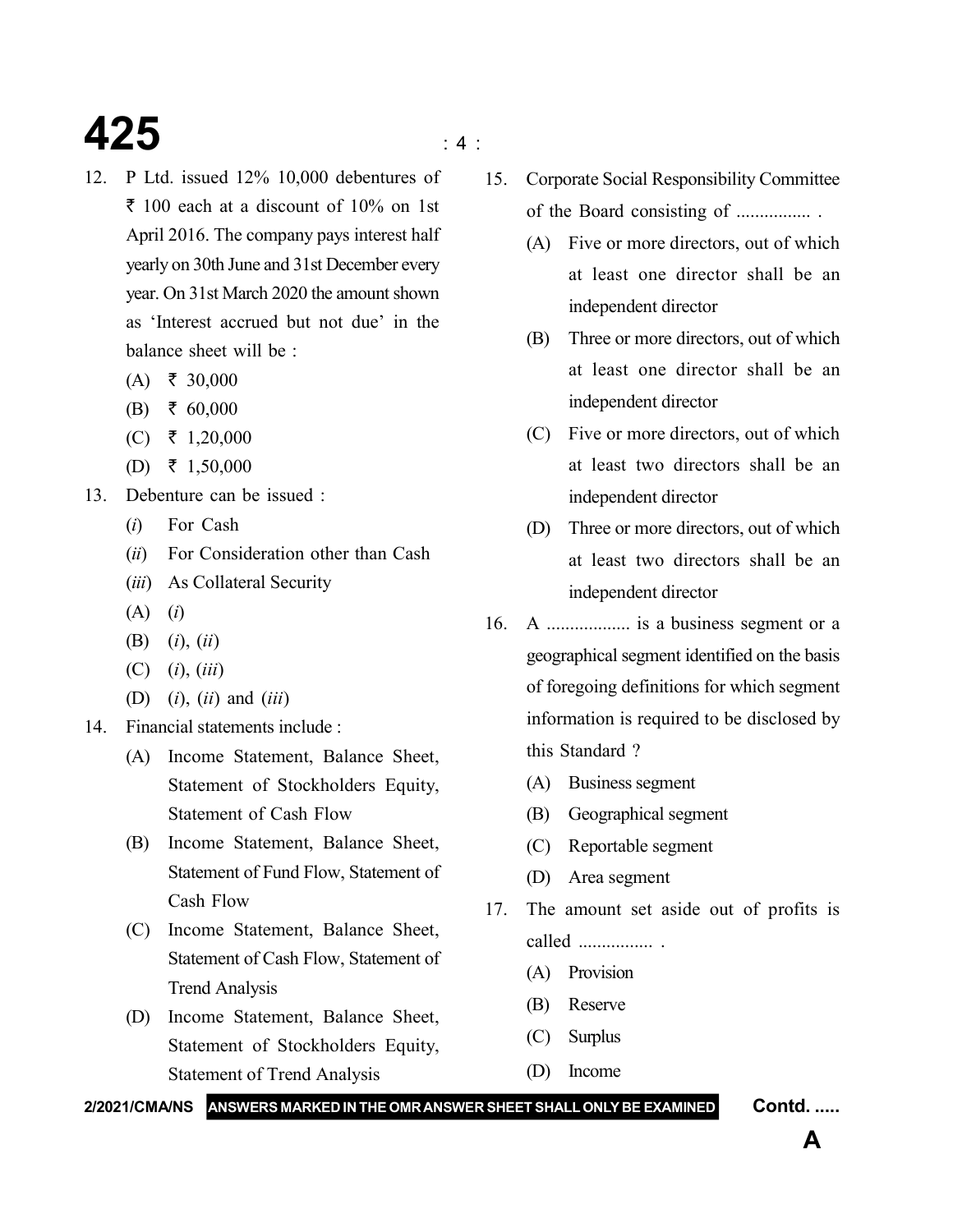- 18. LMN Ltd. allotted 20,000 shares to the applicants of 28,000 shares on pro-rata basis. The amount payable on application is ` 25 per share. Kanika applied for 700 shares, the number of shares allotted to Kanika will be :
	- (A) 500 shares
	- (B) 700 shares
	- (C) 800 shares
	- (D) 900 shares
- 19. At the time of forfeiture of shares the share capital account is debited with :
	- (A) Face value
	- (B) Called up value
	- (C) Paid up value
	- (D) Issued value
- 20. A Ltd. forfeited 1,000 shares of  $\bar{x}$  10 each fully called up for non-payment of first & final call of  $\bar{\tau}$  3 per share. 600 of these shares were reissued at  $\bar{\tau}$  9 per share, fully paid up. What is the amount to be transferred to Capital Reserve Account ?
	- $(A)$  ₹ 7,000
	- $(B)$  ₹ 4,200
	- (C) ₹ 6,400
	- (D) ₹ 3,600
- 21. If any director contravenes the provision of this section 197 (i.e. Recovery of Remuneration received by director in contravention of section 197 of the Companies Act, 2013), shall be punishable with :
	- (A) fine which shall not be less than ten thousand rupees but which may extend to one lakh rupees.
	- (B) fine which shall not be less than ten thousand rupees but which may extend to two lakh rupees.
	- (C) fine which shall not be less than one lakh rupees but which may extend to two lakh rupees.
	- (D) fine which shall not be less than one lakh rupees but which may extend to five lakh rupees.
- 22. Match the List I with items in List II :

|                                                                             |     | Lsit I |       | List II |                                    |
|-----------------------------------------------------------------------------|-----|--------|-------|---------|------------------------------------|
| fully called up for non-payment of first $\&$                               | (a) | AS 06  | (i)   |         | <b>Employee Benefits</b>           |
| final call of $\bar{\tau}$ 3 per share. 600 of these shares                 | (b) | AS 09  |       |         | ( <i>ii</i> ) Revenue Recognition  |
| were reissued at $\bar{\tau}$ 9 per share, fully paid                       | (c) | AS 12  |       |         | <i>(iii)</i> Depreciation Accounts |
| up. What is the amount to be transferred                                    | (d) | AS 15  |       |         | $(iv)$ Accounting for              |
| to Capital Reserve Account?                                                 |     |        |       |         | <b>Government Grants</b>           |
| ₹ 7,000<br>(A)                                                              |     | (a)    | (b)   | (c)     | (d)                                |
| ₹ 4,200                                                                     | (A) | (ii)   | (iv)  | (i)     | (iii)                              |
| (B)                                                                         | (B) | (i)    | (iv)  | (ii)    | (iii)                              |
| ₹ 6,400<br>(C)                                                              | (C) | (ii)   | (iii) | (i)     | (iv)                               |
| ₹ 3,600<br>(D)                                                              | (D) | (iii)  | (ii)  | (iv)    | (i)                                |
| 2/2021/CMA/NS ANSWERS MARKED IN THE OMR ANSWER SHEET SHALL ONLY BE EXAMINED |     |        |       |         | <b>P.T.O.</b>                      |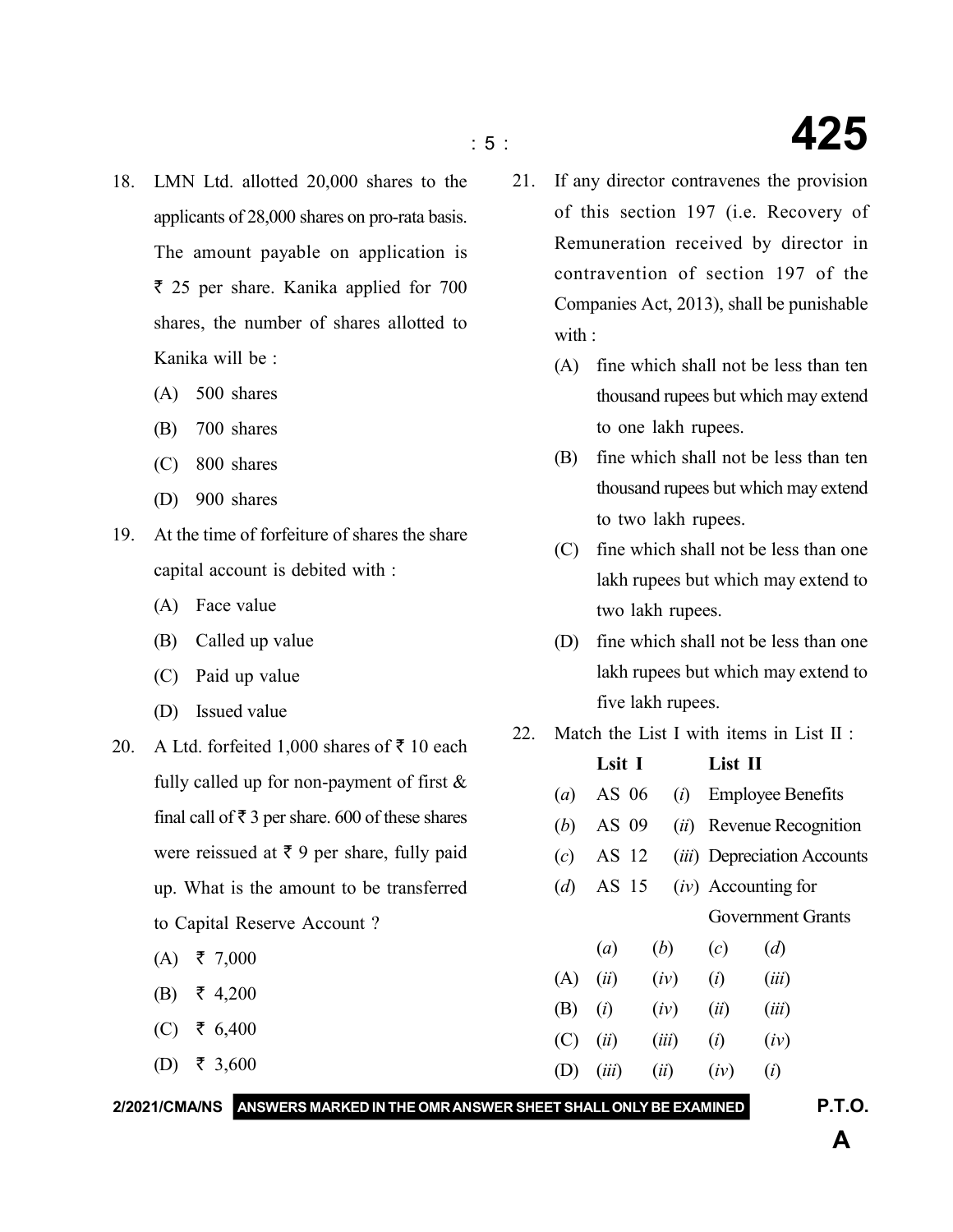# **425** is a set of  $\frac{1}{2}$

- 
- 23. The standard-setting procedure of Accounting Standards Board cannot be outlined as :
	- (A) Identification of broad areas by ASB for formulation of AS
	- (B) Constitution of study groups by ASB to consider specific projects and to prepare prelininary drafts of the proposed Accounting Standards. The draft normally includes objective and scope of the standard, definitions of the terms used in the standard, recognition and measurement principles, wherever applicable, and presentation and disclosure requirements.
	- (C) Consideration of the preliminary draft prepared by the study group of ASB and revision, if any, of the draft on the basis of deliberations.
	- (D) Presentaiton of transactions and events in the financial statements in a manner that is meaningful and understandable to the reader
- 24. As per IFRS disclosure to be made in only consolidated financial of the parent company for :
	- (A) Intangible Assets
	- (B) Earnings Per Share
	- (C) Market Price Per Share
	- (D) Dividends
- 25. In case there is any conflict between provisions of any applicable Act and Accounting Standards, the ................. shall prevail.
	- (A) Accounting Standard
	- (B) Provisions of the Act
	- (C) Above (A) & (B), both
	- (D) None of the above
- 26. Trustees of IFRS Foundation have been appointed for a :
	- (A) Renewable period of 5 years
	- (B) Non-renewable period of 5 years
	- (C) Renewable period of 3 years
	- (D) Non-renewable priod of 3 years
- 27. Members of the IFRS Advisory Council are appointed by the :
	- (A) Board of Directors
	- (B) Trustees
	- (C) Board of Directors and Trustees jointly
	- (D) Chairperson of the Foundation
- 28. Ind AS shall be adopted by specific classes of companies based on their :
	- (A) Net worth
	- (B) Listing Status
	- (C) Net worth or Listing Status
	- (D) Net worth and Listing Status

#### **2/2021/CMA/NS ANSWERS MARKED IN THE OMR ANSWER SHEET SHALL ONLY BE EXAMINED Contd. .....**

**A**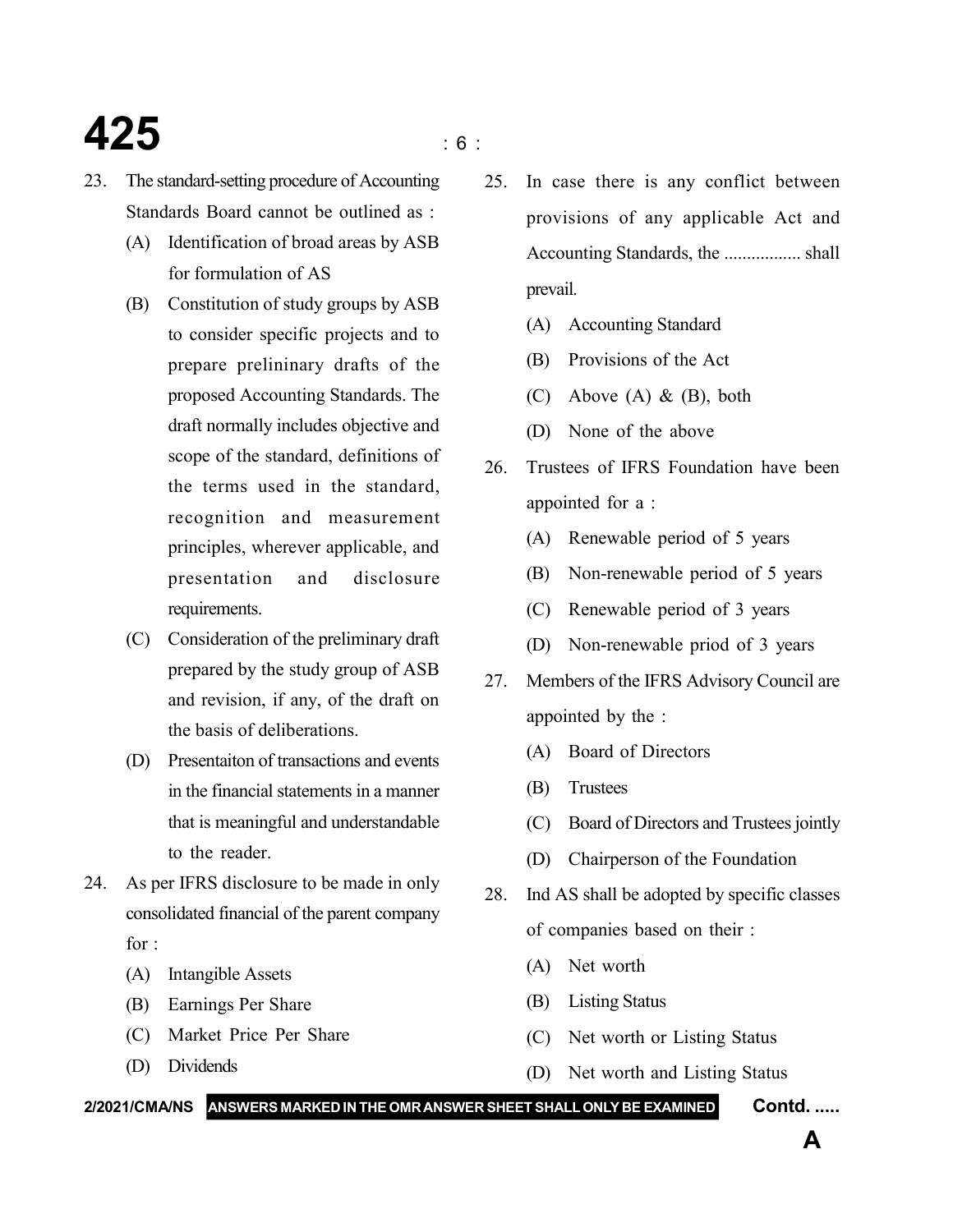- : 7 : **425**
- 29. From 1st April 2019 if Net worth is more than or equal to  $\bar{\tau}$  250 crore but less than 500 crore it becomes mandatory to apply Ind AS for ................... .
	- (A) NBFC
	- (B) All Banks
	- (C) Insurance Companies
	- (D) Listed Companies
- 30. Pro-rata allotment of shares is made when there is :
	- (A) Under subscription
	- (B) Over subscription
	- (C) Equal subscription
	- (D) As and when desired by directors
- 31. ABC Ltd. issued 10,000 equity shares of  $\bar{\tau}$  100 each at par payable as under : On application  $\bar{x}$  30; on allotment  $\bar{x}$  20; on first and on final call  $\bar{\tau}$  50 per share. Applications were received for 30,000 shares. Applications for 5,000 shares were rejected and pro-rata allotment was made to the applicants for 25,000 shares. Excess application money is adjusted towards amount due on allotment and calls.

How much amount will be received in cash on first call ?

- $(A) \quad \xi \quad 1,00,000$
- $(B)$  ₹ 1,50,000
- $(C)$  ₹ 2,00,000
- (D) ₹ 2,50,000
- 32. The company shall not issue sweat equity shares for more than ........................... of the existing paid up equity share capital in a year or shares of the issue value of rupees ........................ , whichever is higher.
	- (A) 5%, 1 Crore
	- (B) 10%, 2 Crore
	- (C) 15%, 5 Crore
	- (D) 20%, 10 Crore
- 33. As per section 149(1) of the Companies Act, 2013, at least one-woman director is to be appointed by :
	- (A) Non-listed public comanies having paid up share capital of  $\bar{\tau}$  100 crore or more, or having turnover of  $\bar{\tau}$  100 crore or more
	- (B) Non-listed public comanies having paid up share capital of  $\bar{\tau}$  100 crore or more, or having turnover of  $\bar{\tau}$  200 crore or more
	- (C) Non-listed public comanies having paid up share capital of  $\bar{\tau}$  100 crore or more, or having turnover of  $\bar{\tau}$  300 crore or more
	- (D) Non-listed public comanies having paid up share capital of  $\bar{\tau}$  100 crore or more, or having turnover of  $\bar{\tau}$  500 crore or more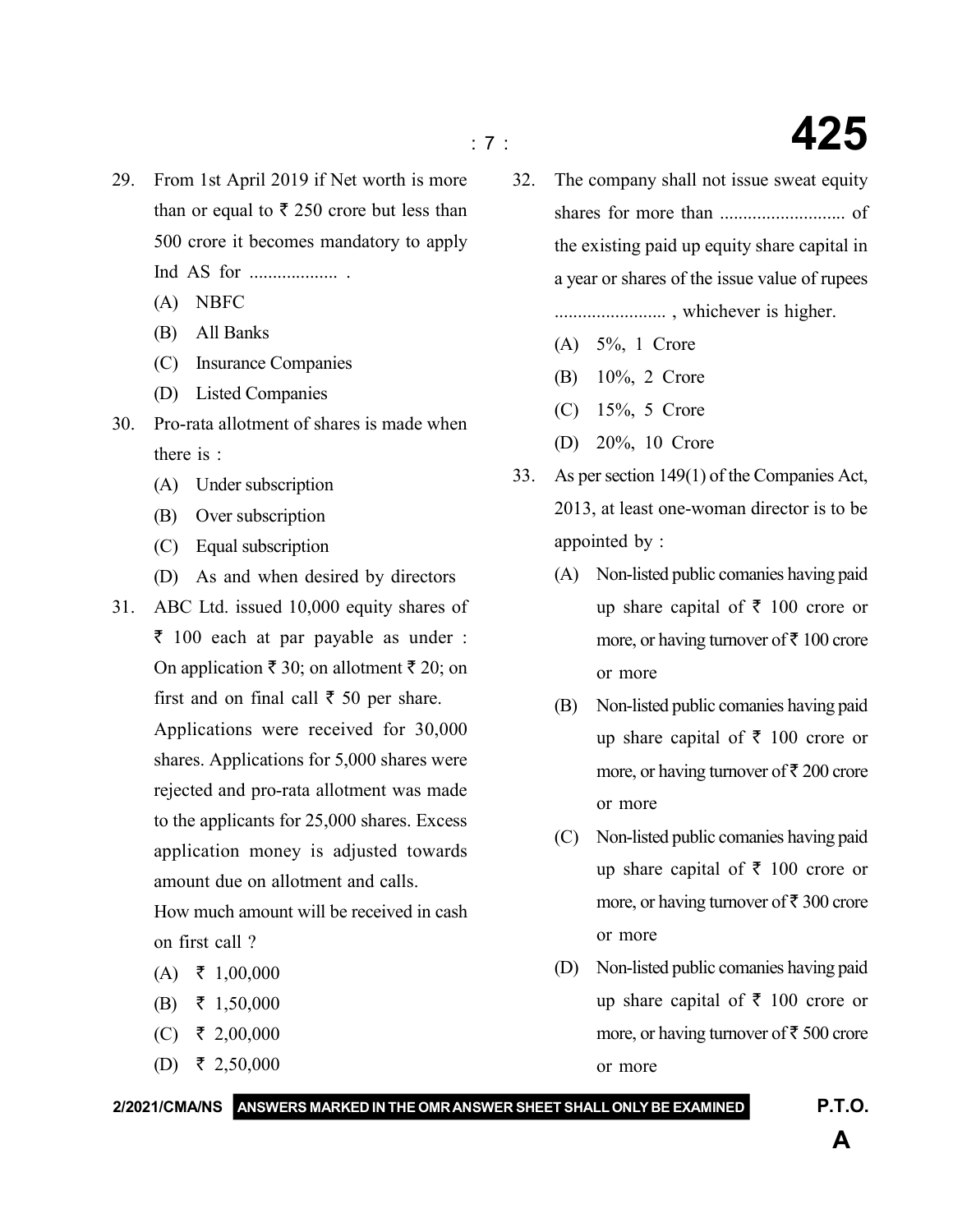- 34. The escrow amount shall be payable in the following manner :
	- (*i*) if the consideration payable does not exceed  $\bar{\tau}$  100 crores; 25 per cent of the consideration payable
	- (*ii*) if the consideration payable exceeds  $\bar{z}$  100 crores; 25 per cent up to  $\bar{\tau}$  100 crores and 10 per cent thereafter
	- (*iii*) if the consideration payable does not exceed  $\bar{\tau}$  10 crores; 25 per cent of the consideration payable
	- (*iv*) if the consideration payable exceeds  $\bar{\xi}$  100 crores; 5 per cent up to  $\bar{\xi}$  100 crores and 2.5 per cent thereafter
	- (A) (*i*)
	- (B) (*i*) and (*ii*)
	- (C) (*i*), (*ii*) and (*iii*)
	- (D) (*i*), (*ii*), (*iii*) and (*iv*)
- 35. When the holding company purchases the shares at a price above the nominal value, the excess price paid represents :
	- (A) Cost of control or Goodwill
	- (B) Capital Reserve
	- (C) Reserve and Surplus
	- (D) Business Assets
- 36. Ind AS 104 on Insurance Contract will not be applicable to :
	- (A) Insurance Contracts
	- (B) Reinsurance Contracts
	- (C) Financial Instruments that it issues with a discretionary participation features
	- (D) Product warranties issued directly
- 37. The net profit after tax for the year was ` 30,00,000. Working capital increased during the year by  $\bar{\tau}$  5,00,000. Depreciation for the year was  $\bar{\xi}$  5,00,000 and tax expenses was  $\bar{\tau}$  7,50,000. Amount paid towards income tax based on self-assessment and demand from tax department for earlier year was  $\bar{\tau}$  10,00,000. Cash flow from operating activities is :
	- $(A)$   $\bar{\tau}$  47,50,000
	- $(B) \t{} \t{} 40,00,000$
	- $(C)$  ₹ 37,50,000
	- (D) ₹ 30,00,000
- 38. Interest Payment by non-financial enterprises is classified as :
	- (A) Operating activity
	- (B) Investing activity
	- (C) Financing activity
	- (D) Operating as well as Financing activity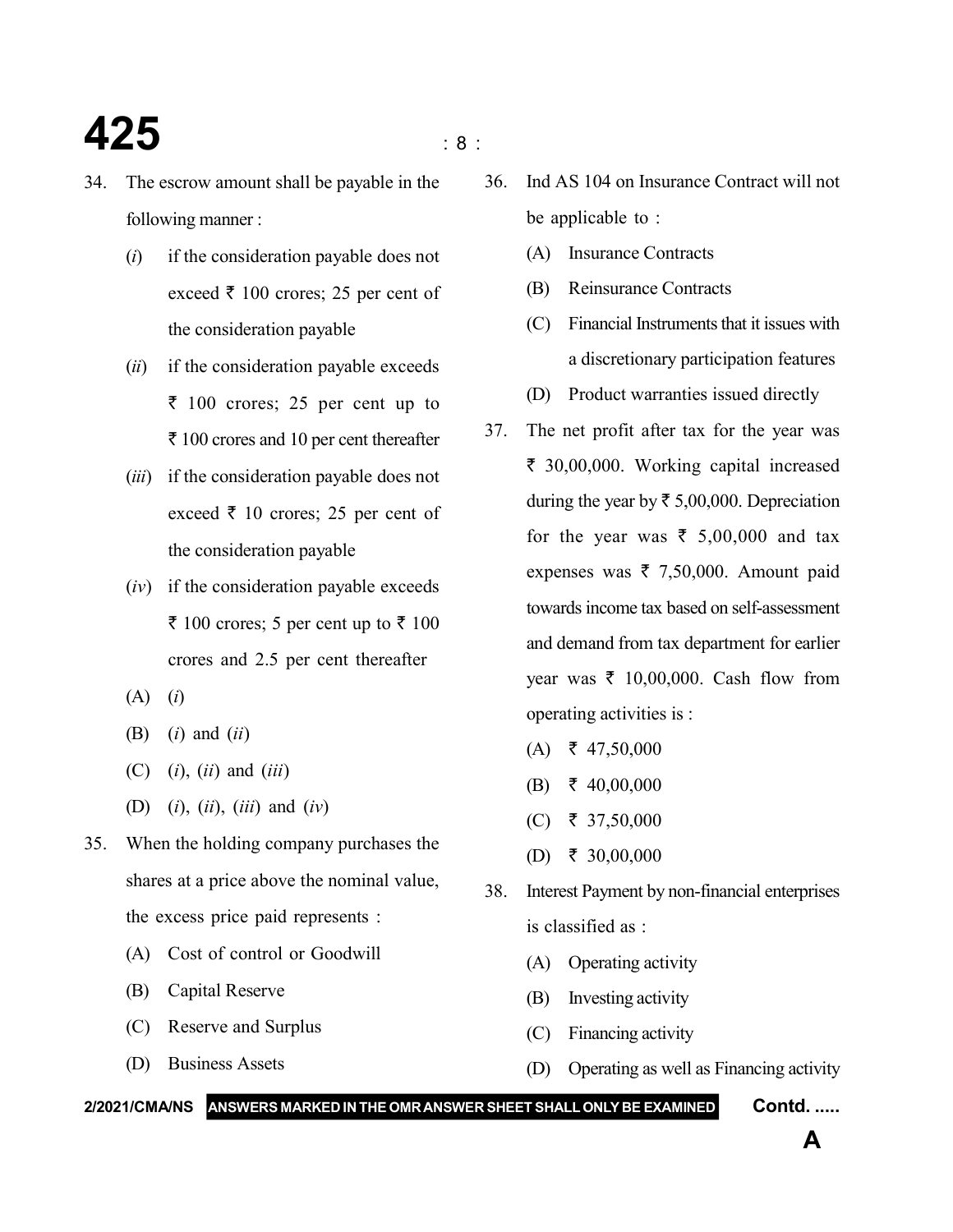- : 9 : **425**
- 39. Which of the following is not an investing cash flow ?
	- (A) Purchase of marketable securities for ₹ 5,00,000 by cheque
	- (B) Sale of land for  $\bar{\tau}$  30,00,000
	- (C) Sale of  $10,000$  equity shares  $\omega$  $\bar{\tau}$  100 each
	- (D) Purchase of Property Plant and Equipment for  $\bar{\tau}$  10,00,000 for cash
- 40. Following is the comparative information of PQ Ltd. for 2 consecutive years :

|                         | 31st March | 31st March  |
|-------------------------|------------|-------------|
|                         | 2020       | 2021        |
|                         | ₹          |             |
| Inventory               | 10,00,000  | 6,00,000    |
| <b>Accounts Payable</b> | 24,00,000  | 30,00,000   |
| Cost of Goods           |            |             |
| Sold                    |            | 1,00,00,000 |

Based on the above information, the net cash paid to supplier of inventory during the year ended on 31st March 2021 is :

- $(A)$   $\bar{\tau}$  90,00,000
- $(B)$  ₹ 98,00,000
- $(C)$  ₹ 1,02,00,000
- (D) ₹ 1,10,00,000

41. MN Ltd. reported income tax expenses of  $\bar{\xi}$  6, 10,000 on its income statement for the year ended on 31st March 2020. The comparative balance sheet of the company showed that income tax payable on 31st March 2019 and 31st March 2020 was ₹ 80,000 and ₹ 1,30,000 respectively. Based on the above information, cash payment for the income tax during the year ended on 31st March 2020 was :

- $(A) \quad \xi \quad 6,60,000$
- $(B) \quad \xi \quad 6,10,000$
- (C) ₹ 5,60,000
- (D) ₹ 4,80,000
- 42. The land account was debited by ₹ 60,00,000 and credited by ₹ 25,00,000 during the current year. The income statement reported a profit on sale of land in the amount of  $\bar{\tau}$  2,00,000. All transactions related to land account were cash transactions. These transactions would be shown in the statement of cash flow as :
	- (A) ₹ 60,00,000 cash provided by investing activities, and  $\bar{\tau}$  25,00,000 cash disbursed for investing activities.
	- (B)  $\bar{\tau}$  27,00,000 cash provided by investing activities, and  $\bar{\tau}$  60,00,000 cash disbursed for investing activities.
	- (C) ₹ 25,00,000 cash provided by investing activities, and  $\bar{\tau}$  60,00,000 cash disbursed for investing activities.
	- (D) ₹ 23,00,000 cash provided by investing activities, and  $\bar{\tau}$  60,00,000 cash disbursed for investing activities.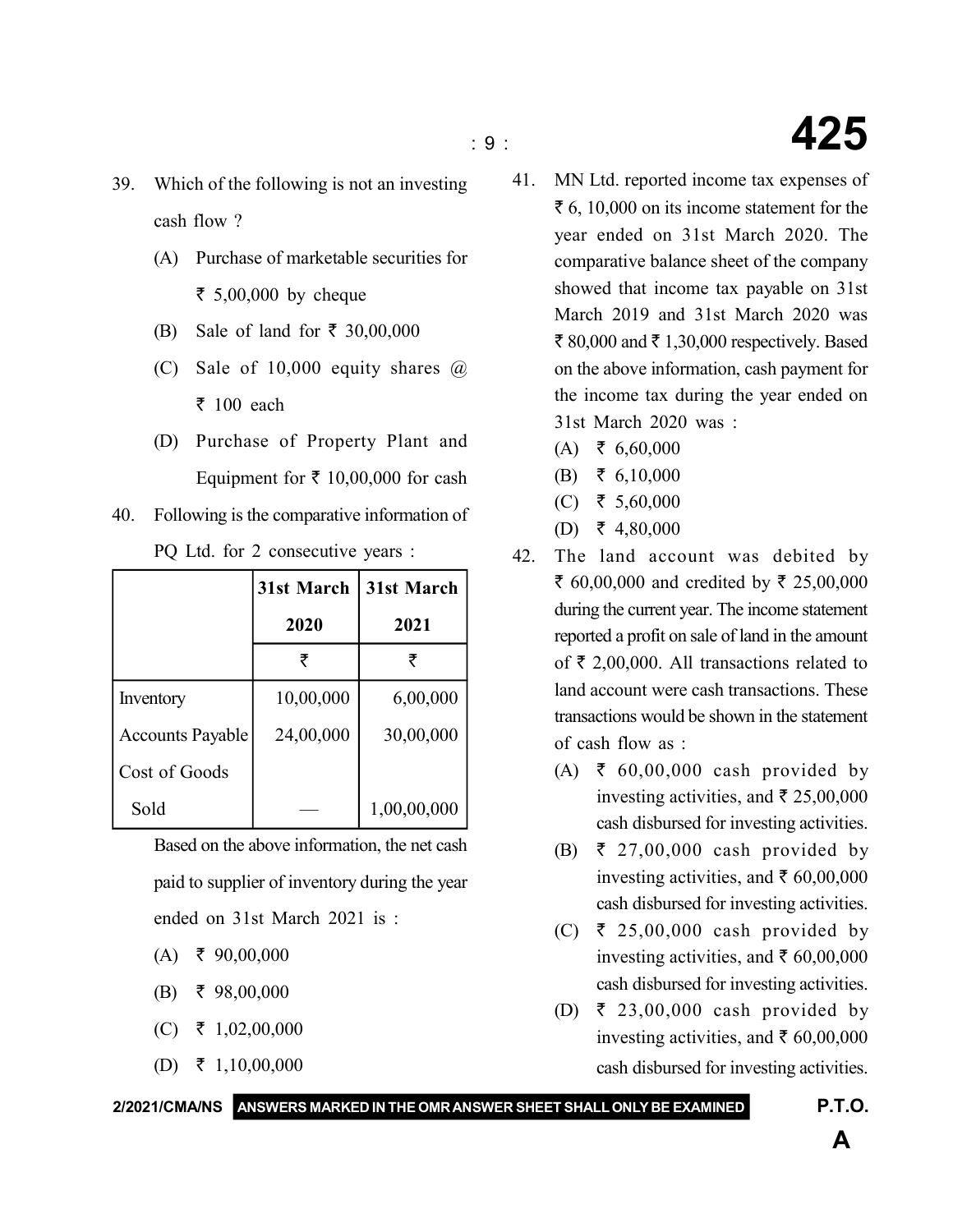### **425**  $\frac{100}{25}$

- 43. CARO 2016 is applicable on small companies, if :
	- (A) Paid up capital less than or equal to ₹ 50 lakh and last reported turnover less than or equal to  $\bar{\tau}$  200 lakh
	- (B) Paid up capital less than or equal to  $\bar{\tau}$  25 lakh and last reported turnover less than or equal to  $\bar{\tau}$  200 lakh
	- (C) Paid up capital less than or equal to  $\bar{\tau}$  50 lakh and last reported turnover less than or equal to  $\bar{\tau}$  500 lakh
	- (D) Paid up capital less than or equal to ₹ 100 lakh and last reported turnover less than or equal to  $\bar{\tau}$  500 lakh
- 44. As per section 138 of the Companies Act 2013, Internal Audit is compulsory if in the preceding financial year turnover :
	- (A)  $\bar{\tau}$  50 crore or more
	- (B)  $\bar{\tau}$  100 crore or more
	- (C) ₹ 200 crore or more
	- (D) ₹ 500 crore or more
- 45. A Ltd. paid  $\bar{\xi}$  9,00,000 for 70% of equity in B Ltd. on 1st April, 2019. On this date B Ltd. had share capital of  $\bar{\tau}$  10,00,000 and retained earnings of  $\bar{\tau}$  5,00,000. All of the assets and liabilities of B Ltd. were recorded at fair value. A Ltd. interest in the B Ltd. would be :
	- $(A) \quad \xi \quad 6,30,000$
	- $(B) \quad \xi \quad 7,00,000$
	- $(C)$  ₹ 10,50,000
	- (D) ₹ 15,00,000

- 46. P Ltd. issues 10,000 7% debentures of  $\bar{\tau}$  100 each at a discount of 5% redeemable at the end of 7 years at a premium of 6%. Loss on issue of debenture account will be debited by :
	- $(A)$  ₹ 50,000
	- $(B)$  ₹ 60,000
	- $(C)$  ₹ 90,000
	- (D) ₹ 1,10,000
- 47. As per guidelines issued by SEBI, what percentage of the amount of debentures must be transferred to "Debenture Redemption Reserve" before the commencement of redemption of debenture, in case of convertible debenturres :
	- $(A) 0\%$
	- (B) 25%
	- (C) 50%
	- (D) 100%
- 48. In case of buy back of own shares, a company shall make a public announcement within two working days from the date of special resolution/Board of directors resolution in :
	- (A) at least one English National Daily, one Hindi National Daily and two Regional language daily
	- (B) at least one English National Daily, one Hindi National Daily and one Regional language daily
	- (C) at least one English National Daily, two Hindi National Daily and one Regional language daily
	- (D) at least two English National Daily, one Hindi National Daily and one Regional language daily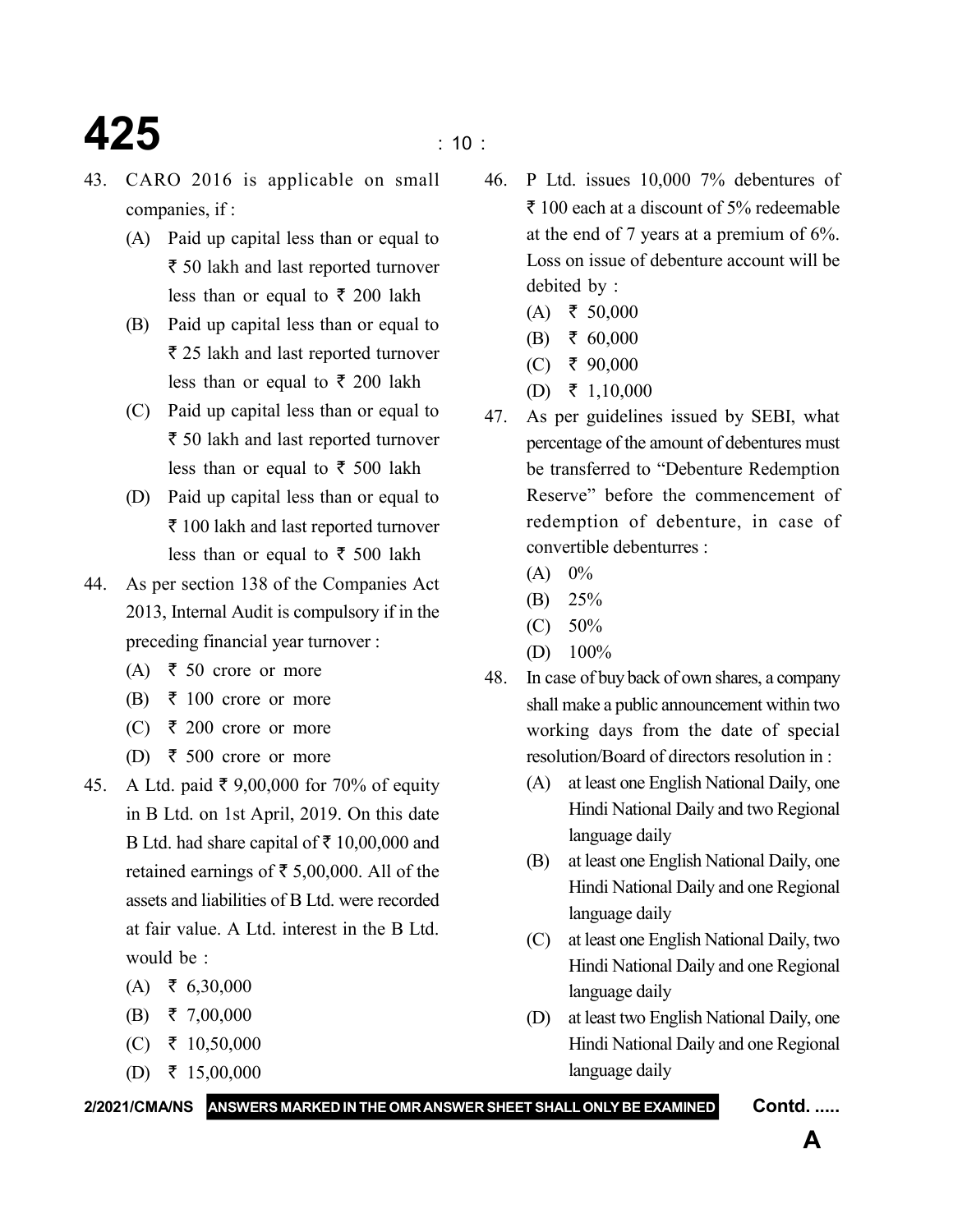- 49. ABC Ltd. issued 1,00,000 equity shares of
	- $\bar{\tau}$  100 each, payable as under :
	- On application  $\bar{\tau}$  30; On allotment
	- $\bar{\xi}$  30, On final call  $\bar{\xi}$  40
	- 1,45,000 applications were received as under :
	- Applicants applied for 25,000 shares, allotted full.

Applicants applied for 1,00,000 shares, allotted 75,000 shares on pro-rata basis.

Remaining applications were rejected.

Amount received at the time of application

is ................. .

- $(A) \quad \xi \quad 50,00,000$
- $(B) \quad \xi$  43,50,000
- $(C)$  ₹ 37,50,000
- (D) ₹ 25,00,000
- 50. In the question number of **49**, how much excess money received on application :
	- $(A) \quad \xi \quad 13,50,000$
	- $(B) \quad \xi \quad 30,00,000$
	- $(C)$  ₹ 27,50,000
	- (D) ₹ 15,00,000
- 51. In the question number of **49**, amount to be refunded ................... .
	- $(A) \quad \xi \quad 3,50,000$
	- (B) ₹ 4,50,000
	- $(C)$  ₹ 5,00,000
	- (D) ₹ 6,00,000

- 52. In the quesion number of **49**, amount of excess application money available for adjustment against allotment money ............ .
	- $(A) \quad \xi \quad 7,50,000$
	- $(B)$  ₹ 13,50,000
	- $(C)$  ₹ 15,50,000
	- (D) ₹ 17,50,000
- 53. When debenture is issued as collateral security, the final entry for recovered the collateral debenture in books is :
	- (A) Dr Cash a/c, Cr Debenture a/c
	- (B) Dr. Debenture Suspense a/c, Cr Cash a/c
	- (C) Dr. Debenture Suspense a/c, Cr Debenture a/c
	- (D) Dr Cash a/c, Cr Debenture Suspense a/c
- 54. Wind Ltd. issued 30,000 12% debentures of  $\bar{\tau}$  10 each at par which are redeemable after 5 years at a premium of 10%. The amount of loss on redemption to be written off every year will be :
	- $(A) \quad \xi \quad 15,000$
	- $(B)$  ₹ 7,500
	- $(C)$  ₹ 6,000
	- (D) ₹ 4,500

**2/2021/CMA/NS ANSWERS MARKED IN THE OMR ANSWER SHEET SHALL ONLY BE EXAMINED P.T.O.**

# : 11 : **425**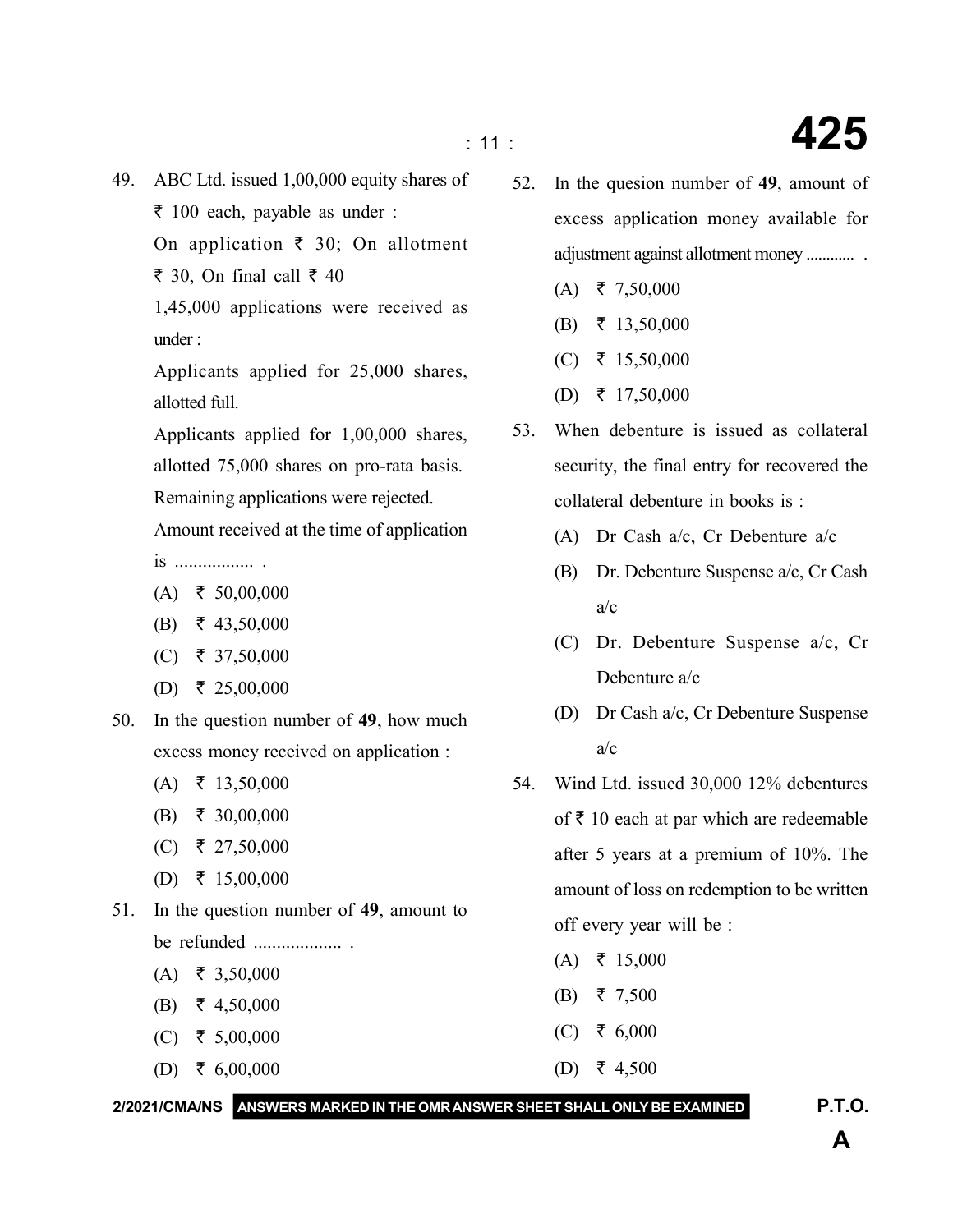### **425**  $\frac{1}{2}$

- 55. If the purchase price for the debentures includes interest for the expired period, the quotation is said to be .................. .
	- (A) Ex-interest
	- (B) Cum-interest
	- (C) Net-interest
	- (D) Gross-interest
- 56. The managerial remuneration shall be payable to a person appointed within the meaning of .................. .
	- (A) Section 196 of the Companies Act, 2013
	- (B) Section 129 of the Companies Act, 2013
	- (C) Section 131 of the Companies Act, 2013
	- (D) Section 136 of the Companies Act, 2013
- 57. If the sinking fund is non-cumulative, the interest received on Sinking Fund Investment is not invested and not credited to Sinking Fund A/c. The amount of interest is :
	- (A) debited to Profit & Loss statement
	- (B) credited to Profit & Loss statement
	- (C) added in reserve in balance sheet
	- (D) added in assets in balance sheet
- 58. A company after the completion of the buyback under this sections, shall file with the Registrar a return in ......................
	- (A) Form No. SH. 9
	- (B) Form No. SH. 10
	- (C) Form No. SH. 11
	- (D) Form No. SH. 12
- 59. Which of the following is false :
	- (A) Rate of interest on debenture is fixed
	- (B) Equity shareholders are owners and debentureholders are lenders
	- (C) At the time of liquidation debentureholders get their payment before equity shareholders
	- (D) Interest on debentures is an appropriation of profit
- 60. Which of the following is true with regard to, 12% debentures issued at a discount at  $10\%$  ?
	- (A) The carrying amount of debentures will reduce each year at a rate of 10%
	- (B) Issue price and carrying amount of dentures are equal
	- (C) The face value and carrying amount of debentures are equal
	- (D) At the time of redemption, the debentureholder will be paid the issue price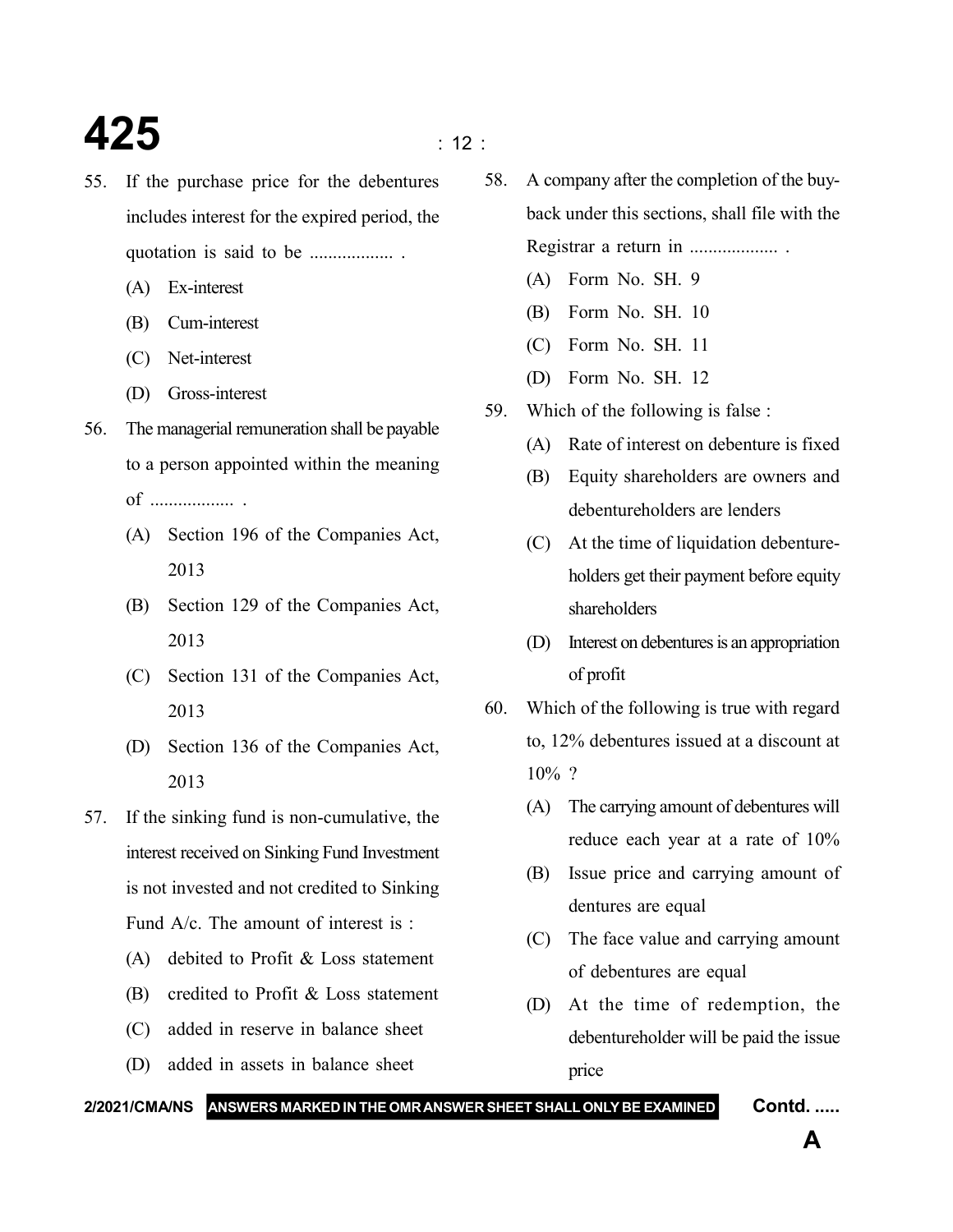#### **PART—II**

- 61. Recording of workers' time spent on different jobs or processes for determining labour cost of jobs/processes is called :
	- (A) Time Booking
	- (B) Time Keeping
	- (C) Time Charging
	- (D) Time Management
- 62. According to CIMA, prime cost is ............. .
	- (A) Direct material, direct labour and direct expenses
	- (B) Direct and indirect material and direct and indirect labour
	- (C) Direct material and direct labour
	- (D) Only direct material
- 63. Rent of own factory premises is an example  $of$ .
	- (A) Indirect expenses
	- (B) Direct expenses
	- (C) Revenue expenses
	- (D) Notional expenses
- 64. The aspects of material control are ............ .
	- (A) Accounting aspect and Operational aspeect
	- (B) Accounting aspect and Production aspect
	- (C) Costing aspect and Operational aspect
	- (D) Costing aspect and Production aspect
- 65. Rule 6 of the Companies (Cost Records and Audit) Rules, 2014 requires the companies prescribed under the said rules to appoint an auditor within ....................... of the commencement of every financial year.
	- (A) 90 days
	- (B) 45 days
	- (C) 180 days
	- (D) 60 days
- 66. The cost auditor shall submit the cost audit report along with his or its reservations or qualifications or observations or suggestions,

if any, in Form .................... .

- (A) CRA-3
- (B) CRA-2
- (C) CRA-4
- (D) CRA-1
- 67. As per CCRA Rules 2014 every regulated industry (Category  $-A$ ) is required to maintain cost records if overall turnover exceeds or equals to :
	- $(A)$   $\overline{z}$  25 crore
	- (B)  $\bar{\tau}$  35 crore
	- (C) ₹ 50 crore
	- (D) ₹ 100 crore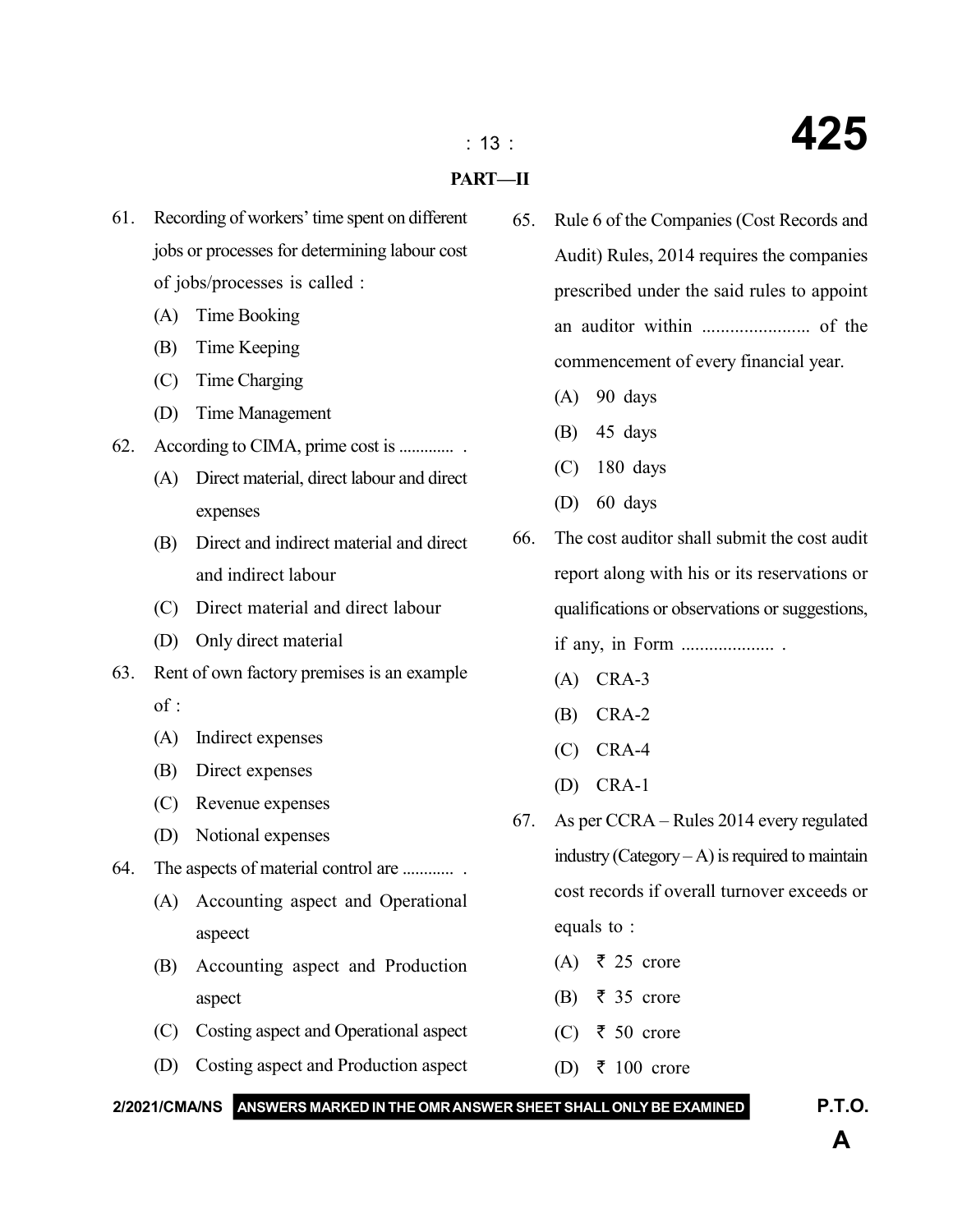### **425**  $\frac{1}{14}$  :

- 68. The requirement for cost audit rules shall not apply to a company which is covered in rule 3; and
	- (*i*) whose revenue from exports, in foreign exchange, exceeds seventy-five per cent of its total revenue; or
	- (*ii*) which is operating from a special economic zone;
	- (*iii*) which is engaged in generation of electricity for captive consumption through Captive Generating Plant.
	- (A) (*i*)
	- (B) (*ii*)
	- (C) (*i*) and (*ii*)
	- (D) (*i*), (*ii*) and (*iii*)
- 69. PQR factory produces two units of a commodity in one standard hours. Actual production during a particular year is 34,000 units and budgeted production for the year is 40,000 units. Actual hours are 16,000. Activity ratio is .................. .
	- $(A)$  40%
	- (B) 80%
	- (C) 85%
	- (D) 106.25%

70. Using the information from Q. No. **69**,

Capacity ratio is .....................

- $(A)$  40%
- (B) 80%
- (C) 85%
- (D) 106.25%
- 71. Using the information from Q. No. **69**, Efficiency ratio is ................
	- $(A)$  40%
	- (B) 80%
	- (C) 85%
	- (D) 106.25%
- 72. From the following data :

| Volume of               |          |          |
|-------------------------|----------|----------|
| production (units)      | 1,20,000 | 1,50,000 |
| Maintenance             |          |          |
| expenses $(\bar{\tau})$ | 84,000   | 1,02,000 |

The variable cost per unit is :

- (A) 0.60 per unit
- (B) 0.68 per unit
- (C) 0.70 per unit
- (D) 0.78 per unit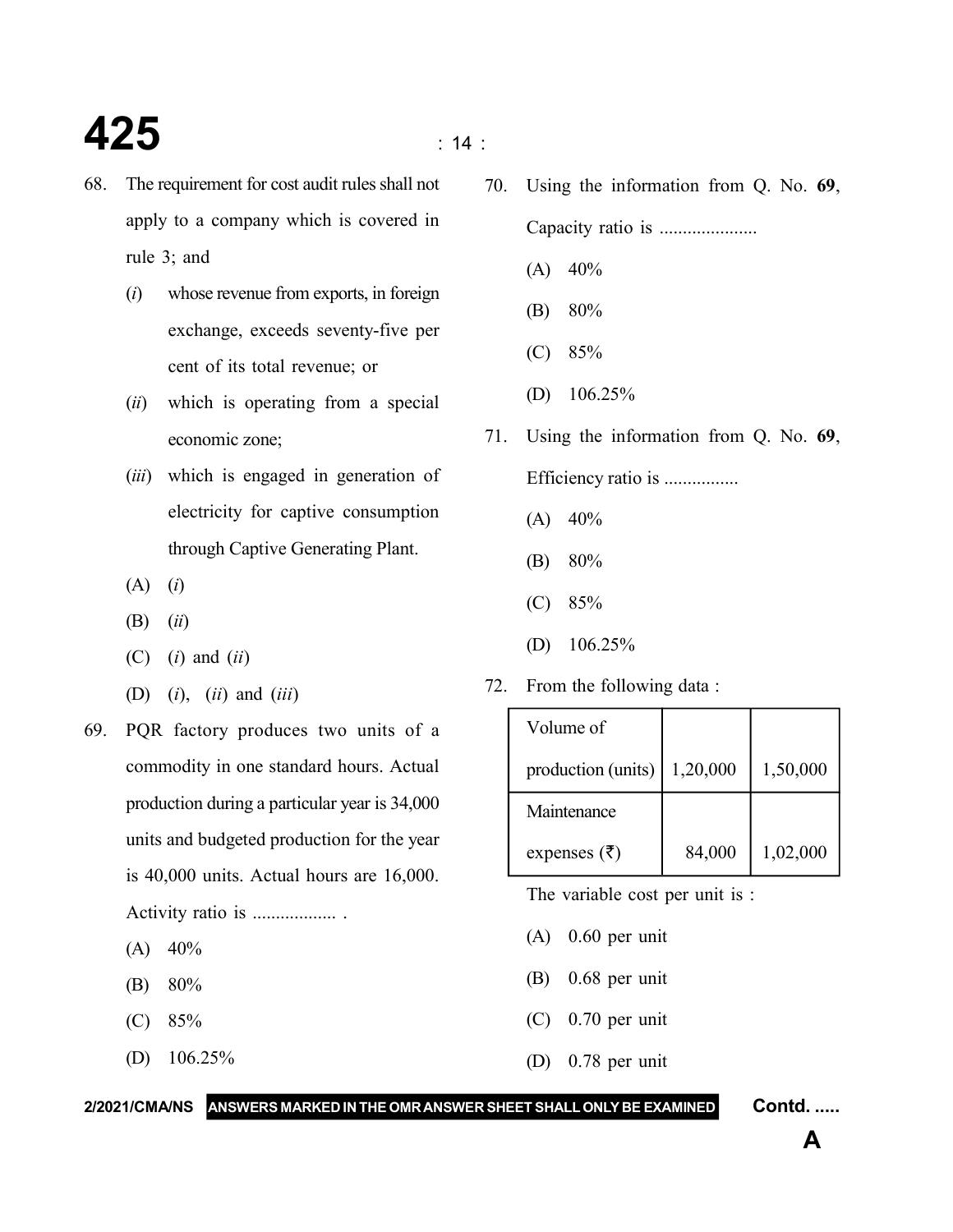- the total fixed cost is ............... (C) Balance sheet method 76. From the following information, calculate debtor's turnover ratio : Closing debtors  $\bar{\tau}$  2,00,000, Cash sales 25% of credit sales; Excess of closing debtors over opening debtors ₹ 80,000, Total sales ₹ 12,00,000 (A) 3 times (B) 4 times (C) 6 times (D) 5 times 77. Using the information in Q. No. **76**, calculate average collection perod. (A) 3 times (B) 2 times (C) 1 time (D) 4 times 78. Proprietary Funds is ................ (A) Equity share capital + Preference share capital + Reserves (B) Equity share capital + Preferene share capital (C) Equity share capital + Preference share capital + Reserves – Fictitious Assets (D) Equity share capital + Preference share capital + Reserves + Fictitious Assets
- (B) 12,000 (C) 18,000 (D) 24,000 is the total variable overheads at the level of output 1,40,000 units ? (A) 84,000 (B) 95,200 (C) 98,000 (D) 1,09,200 cash budget ? (A) Receipts and payments method (B) Adjusted profit and loss account
	-
- (D) Cash flow method

# 73. Using the information from Q. No. **72**,

(A) 6,000

74. Using the information from Q. No. **72**, what

- 75. Which is not the method of preparation of
	- method

### **2/2021/CMA/NS ANSWERS MARKED IN THE OMR ANSWER SHEET SHALL ONLY BE EXAMINED P.T.O.**

: 15 : **425**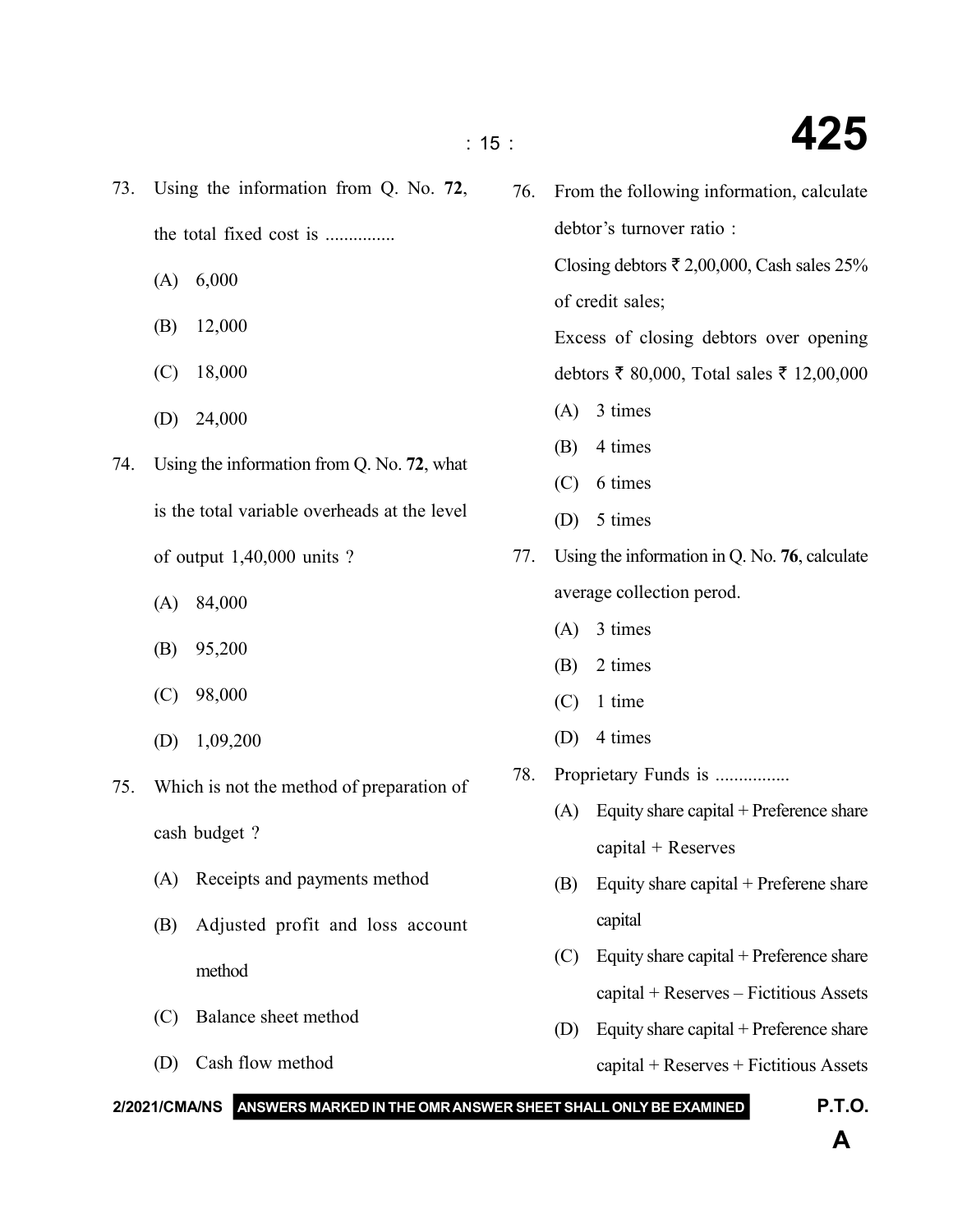### **425** is a set of  $\frac{1}{16}$  is a set of  $\frac{1}{16}$  is a set of  $\frac{1}{16}$  is a set of  $\frac{1}{16}$  is a set of  $\frac{1}{16}$  is a set of  $\frac{1}{16}$  is a set of  $\frac{1}{16}$  is a set of  $\frac{1}{16}$  is a set of  $\frac{1}{16}$  is a set

79. Match the List-I with items in List-II :

**List-I**

- (*a*) All items on the statement are expresed as a percentage of the base item
- (*b*) Index number of the movements of the various financial items in the financial statements for a number of periods
- (*c*) A statement of ''Source and Application of Funds''
- (*d*) A study of different items of financial statements

### **List-II**

- (*i*) Fund Flow Analysis
- (*ii*) Common Size Statement
- (*iii*) Trend Analysis
- (*iv*) Comparative Statement
	- (*a*) (*b*) (*c*) (*d*)
- (A) (*ii*) (*iv*) (*i*) (*iii*)
- (B) (*i*) (*iv*) (*ii*) (*iii*)
- (C) (*ii*) (*iii*) (*i*) (*iv*)
- (D) (*i*) (*ii*) (*iv*) (*iii*)
- 80. Which is not a form of reporting ?
	- (A) Descriptive reporting
	- (B) Subjective reporting
	- (C) Tabular reporting
	- (D) Graphic presentation

81. The following figures are available from the records of ABC Enterprises as at 31st March:

| Year                                              | 2020                                          | 2021                                                |  |  |  |  |  |
|---------------------------------------------------|-----------------------------------------------|-----------------------------------------------------|--|--|--|--|--|
|                                                   |                                               | $(\overline{\zeta}$ Lakh) $(\overline{\zeta}$ Lakh) |  |  |  |  |  |
| <b>Sales</b>                                      | 150                                           | 200                                                 |  |  |  |  |  |
| Profit                                            | 30                                            | 50                                                  |  |  |  |  |  |
|                                                   |                                               |                                                     |  |  |  |  |  |
| $(A)$ 20%                                         |                                               |                                                     |  |  |  |  |  |
| (B) 25%                                           |                                               |                                                     |  |  |  |  |  |
| $(C)$ 40%                                         |                                               |                                                     |  |  |  |  |  |
| (D) $50\%$                                        |                                               |                                                     |  |  |  |  |  |
|                                                   | 82. Using the information from Q. No. 81, the |                                                     |  |  |  |  |  |
|                                                   | total fixed expenses is                       |                                                     |  |  |  |  |  |
| $(A)$ ₹ 20 lakh                                   |                                               |                                                     |  |  |  |  |  |
| (B) ₹ 30 lakh                                     |                                               |                                                     |  |  |  |  |  |
| (C) ₹ 40 lakh                                     |                                               |                                                     |  |  |  |  |  |
| (D) ₹ 50 lakh                                     |                                               |                                                     |  |  |  |  |  |
| 83. Using the information from Q. No. 81, the     |                                               |                                                     |  |  |  |  |  |
|                                                   |                                               |                                                     |  |  |  |  |  |
| $(A)$ ₹ 50 lakh                                   |                                               |                                                     |  |  |  |  |  |
| (B) ₹ 75 lakh                                     |                                               |                                                     |  |  |  |  |  |
| (C) ₹ 100 lakh                                    |                                               |                                                     |  |  |  |  |  |
| (D) ₹ 125 lakh                                    |                                               |                                                     |  |  |  |  |  |
|                                                   |                                               | 84. Using the information from Q. No. 81, Sales     |  |  |  |  |  |
| required to earn a profit of $\bar{\tau}$ 90 lakh |                                               |                                                     |  |  |  |  |  |
| <b>1S</b>                                         |                                               |                                                     |  |  |  |  |  |
| (A) ₹ 275 lakh                                    |                                               |                                                     |  |  |  |  |  |
| (B) ₹ 300 lakh                                    |                                               |                                                     |  |  |  |  |  |
| (C) ₹ 325 lakh                                    |                                               |                                                     |  |  |  |  |  |
| (D) ₹ 50 lakh                                     |                                               |                                                     |  |  |  |  |  |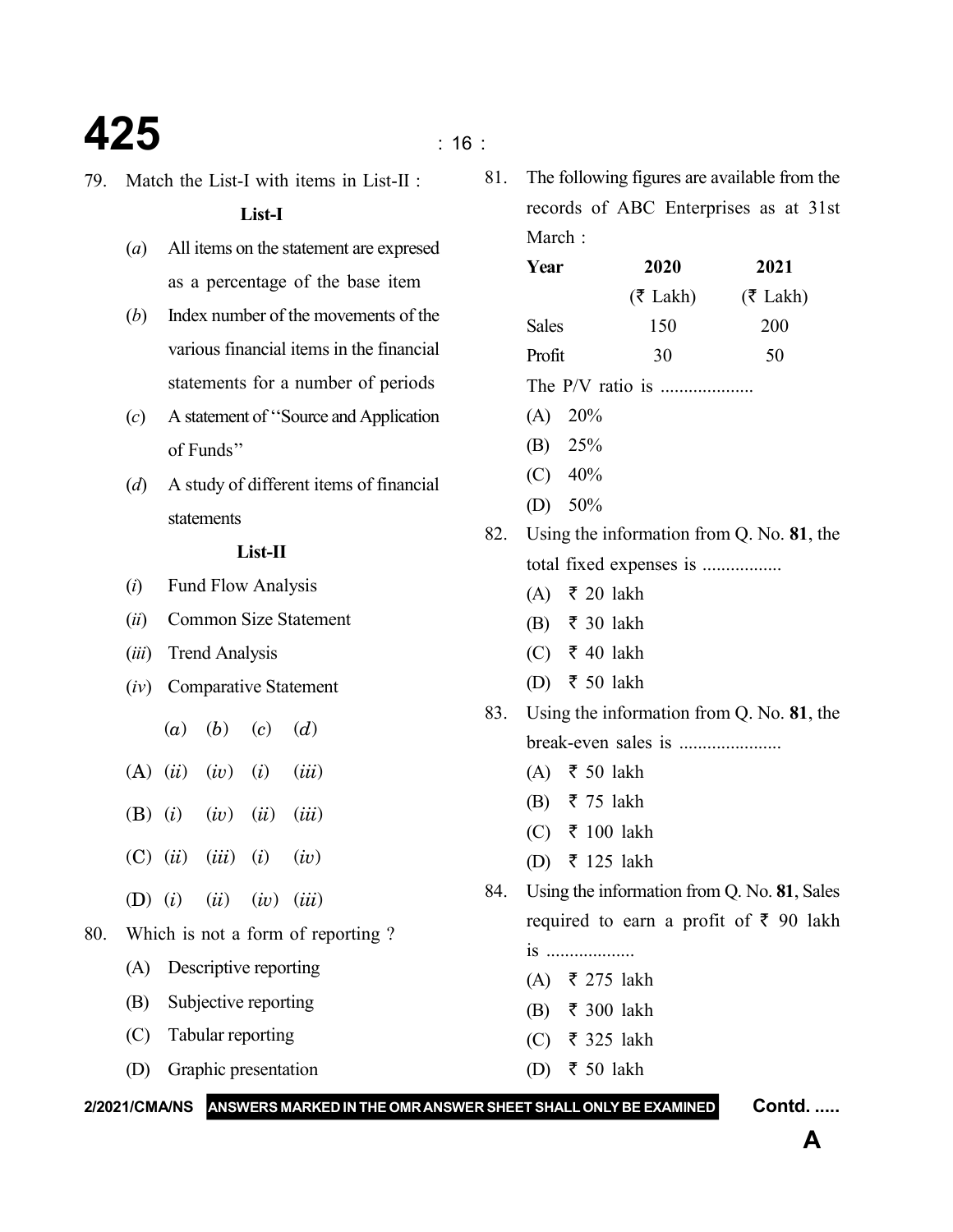- 85. Using the information from Q. No. **81**, Profit or loss that would arise if the sales were  $\bar{z}$  280 lakh is ...................
	- $(A)$  ₹ 52 lakh
	- (B)  $\bar{\tau}$  62 lakh
	- (C) ₹ 72 lakh
	- (D) ₹ 82 lakh
- 86. Match the List-I (Activity) with items in List-II (Cost Pool).

### **List-I**

- (*a*) Facility-level
- (*b*) Product-level
- (*c*) Batch-level
- (*d*) Unit-level

#### **List-II**

- (*i*) Purchasing
- (*ii*) Quality Control
- (*iii*) Human Resources
- (*iv*) Parts Management
	- (*a*) (*b*) (*c*) (*d*)
- (A) (*ii*) (*iv*) (*i*) (*iii*)
- (B) (*i*) (*iv*) (*ii*) (*iii*)
- (C) (*i*) (*iv*) (*ii*) (*iii*)
- (D) (*iii*) (*iv*) (*i*) (*ii*)
- 87. A Ltd. invested  $\bar{\tau}$  500 lakh in assets. There are 50,00,000 shares outstanding. The par value of share is  $\bar{\tau}$  10. It earns a rate of 15% on its investment and has a policy of retaining 60% of the earning. Growth rate is .....................
	- $(A) 6%$
	- (B) 7.5%
	- $(C) 9%$
	- (D)  $10\%$
- 88. D Ltd. has the following details : Return on equity : 10% Expected earnings per share :  $\bar{\tau}$  10 Pay-out ratio : 30% Required rate of return : 5% per annum Price of share of D Ltd. is ..................  $(A) \quad \xi \quad 37.5$ 
	- $(B) \quad \xi \quad 87.5$
	- (C) ₹ 125
	- (D) ₹ 140
- 89. An increase in earnings per share or a reduction in loss per share resulting from the assumption that convertible instruments are converted, that options or warrants are exercised or that ordinary shares are issued upon the satisfaction of specified conditions
	- is ...............................
	- (A) Diluted earnings per share
	- (B) Anti-diluted earnings per share
	- (C) Weighted earning per share
	- (D) Basic earnings per share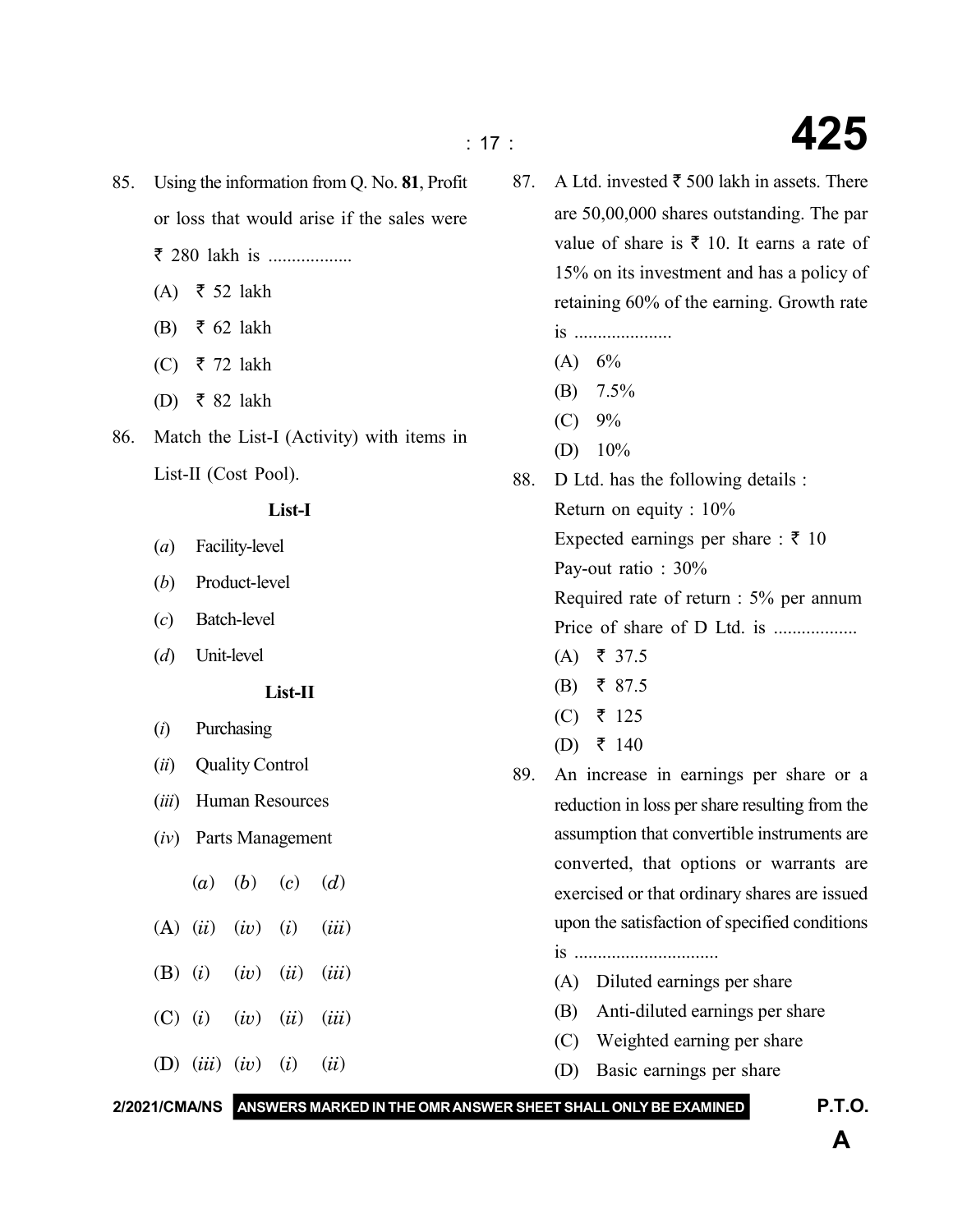### **425** is a set of  $\frac{1}{2}$  is a set of  $\frac{1}{2}$  is a set of  $\frac{1}{2}$  is a set of  $\frac{1}{2}$  is a set of  $\frac{1}{2}$

- 90. Following are the objectives of :
	- (1) To determine Fair Value.
	- (2) To set out a single Ind AS framework for measuring fair value.
	- (3) To require disclosures with respect to fair value measurements.
	- (A) Financial instrument presentation
	- (B) Market based approach
	- (C) Principal market measurement
	- (D) Fair value measurement
- 91. ''When a business is non-operating or has been generating losses, and the company's focus is holding investments or real estate.'' Which method of valuation is best used in this case ?
	- (A) Discounted cash flow model
	- (B) Asset approach
	- (C) Earning based model
	- (D) Capital asset pricing model
- 92. ABC Ltd. has  $\bar{x}$  50,00,000 in long term debts,  $\bar{\tau}$  10,00,000 in preferred stock and  $\bar{\tau}$  40,00,000 in common equity. All the values are on market value. The before tax cost of debts 10%. Cost of preferred stock are 11% and cost of common equity is 15%. Assume a tax rate of 40%. The overall cost of capital is .........................
	- $(A)$  10.90%
	- (B) 10.46%
	- $(C)$  11%
	- (D) 12.90%

93. Gas oil and company has two divisions : Transportation and Refining. Transportation division sales crude oil to Refining division. The cost of one barrel of crude is  $\bar{\tau}$  50, direct labour is  $\bar{\tau}$  15, variable overheads  $\overline{\xi}$  3 and fixed overheads  $\overline{\xi}$  35. Transportation division sets its profit margin 20% of the variable cost. If Transporting division operating at full capacity, the transfer price will be :

- $(A)$  ₹ 65
- $(B)$  ₹ 116.6
- (C) ₹ 123.6
- (D) ₹ 158.6
- 94. Achieve goal congruence, Realistic performance evaluation and Maintain autonomy of the divisions are the objectives meet by which method of transfer pricing ?
	- (A) Cost based transfer pricing
	- (B) Negotiated transfer pricing
	- (C) Market based transfer pricing
	- (D) Opportunity cost transfer pricing

#### **2/2021/CMA/NS ANSWERS MARKED IN THE OMR ANSWER SHEET SHALL ONLY BE EXAMINED Contd. .....**

**A**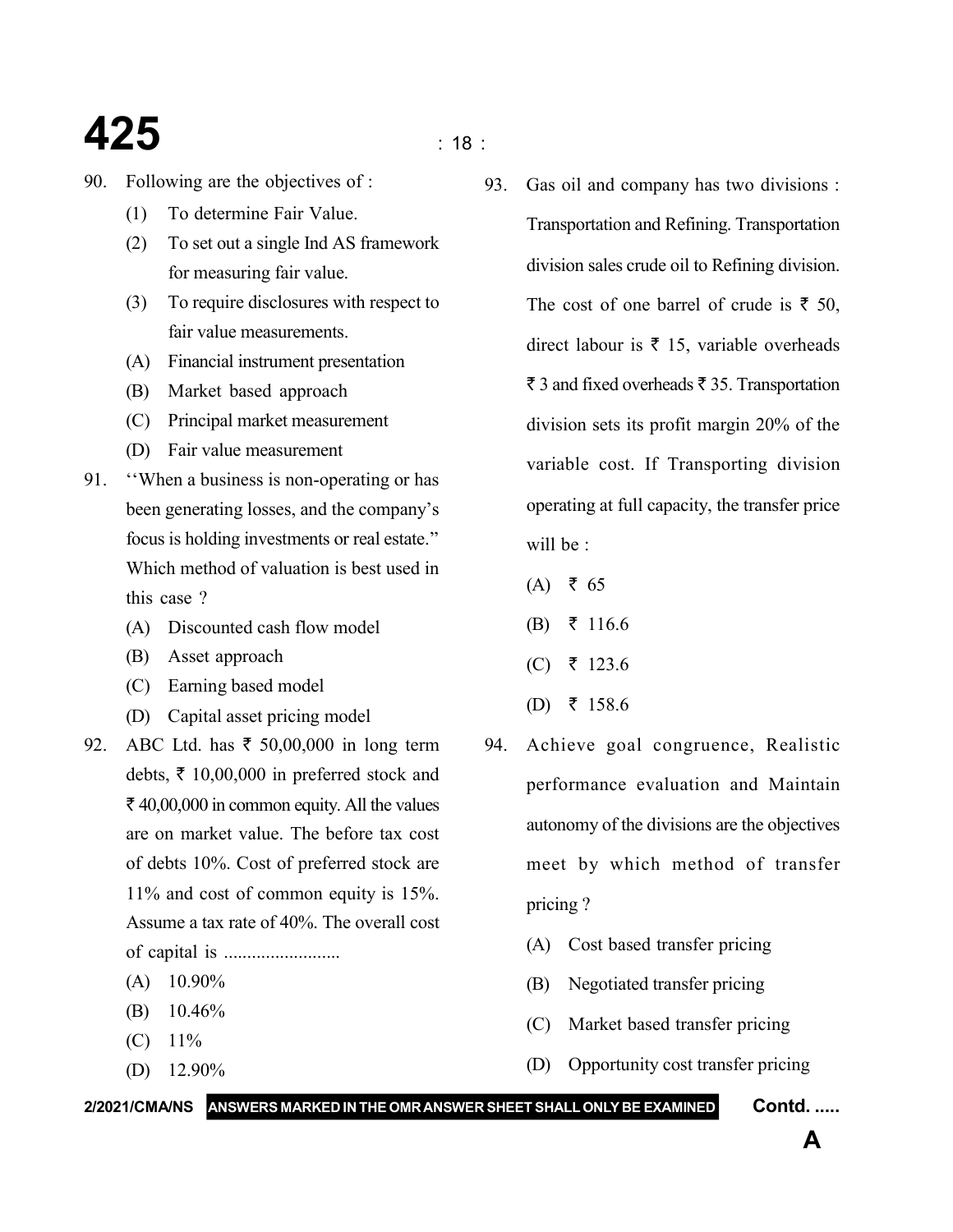- 95. If profit is  $\bar{\tau}$  20,000, BEP is  $\bar{\tau}$  2,00,000 and P/V Ratio is 40%. What will be margin of safety ?
	- $(A)$  ₹ 50,000
	- $(B)$  ₹ 80,000
	- $(C)$  ₹ 8,000
	- (D) ₹ 12,000
- 96. A firm has a total capital investment of  $\bar{\tau}$  2,25,000. The firm earned net profit during the last four years  $\bar{\xi}$  35,000,  $\bar{\xi}$  40,000 ₹ 60,000, ₹ 50,000. The fair return on the net capital employed is 15%. The Super profit is ..........................
	- $(A) \quad \xi \quad 45,000$
	- $(B) \quad \xi \quad 37,500$
	- (C) ₹ 12,500
	- (D) ₹ 7,500
- 97. Which is not the approach for valuing of intangible assets ?
	- (A) Cost approach
	- (B) Super-Value approach
	- (C) Market-Value approach
	- (D) Economic-Value approach
- 98. The date on which the company and employees agree to the terms of an employee share-based payment plan is :
	- (A) Vesting date
	- (B) Exercise date
	- (C) Grand date
	- (D) Next date
- 99. The relevant details of the company are : Equity share capital :  $\overline{\xi}$  25,00,000; Face value of shares :  $\bar{\tau}$  100; Profit for equity shareholders :  $\bar{\tau}$  5,15,000; Dividend payout ratio : 40%; P/E ratio : 30.

Calculate Earnings Per Share (EPS).

- $(A) \quad \xi \quad 20.60$
- (B) ₹ 2.06
- $(C)$  ₹ 3.06
- (D) ₹ 13.60
- 100. Equity share capital :  $\bar{\tau}$  25,00,000; Face value of shares :  $\bar{\tau}$  100; Profit for equity shareholders : 5,15,000; Dividend pay-out ratio : 40%; P/E ratio : 30.

The dividend per share is .................

- $(A) \quad \xi \quad 4.59$
- $(B)$  ₹ 8.24
- (C) ₹ 26.60
- (D) ₹ 30.24